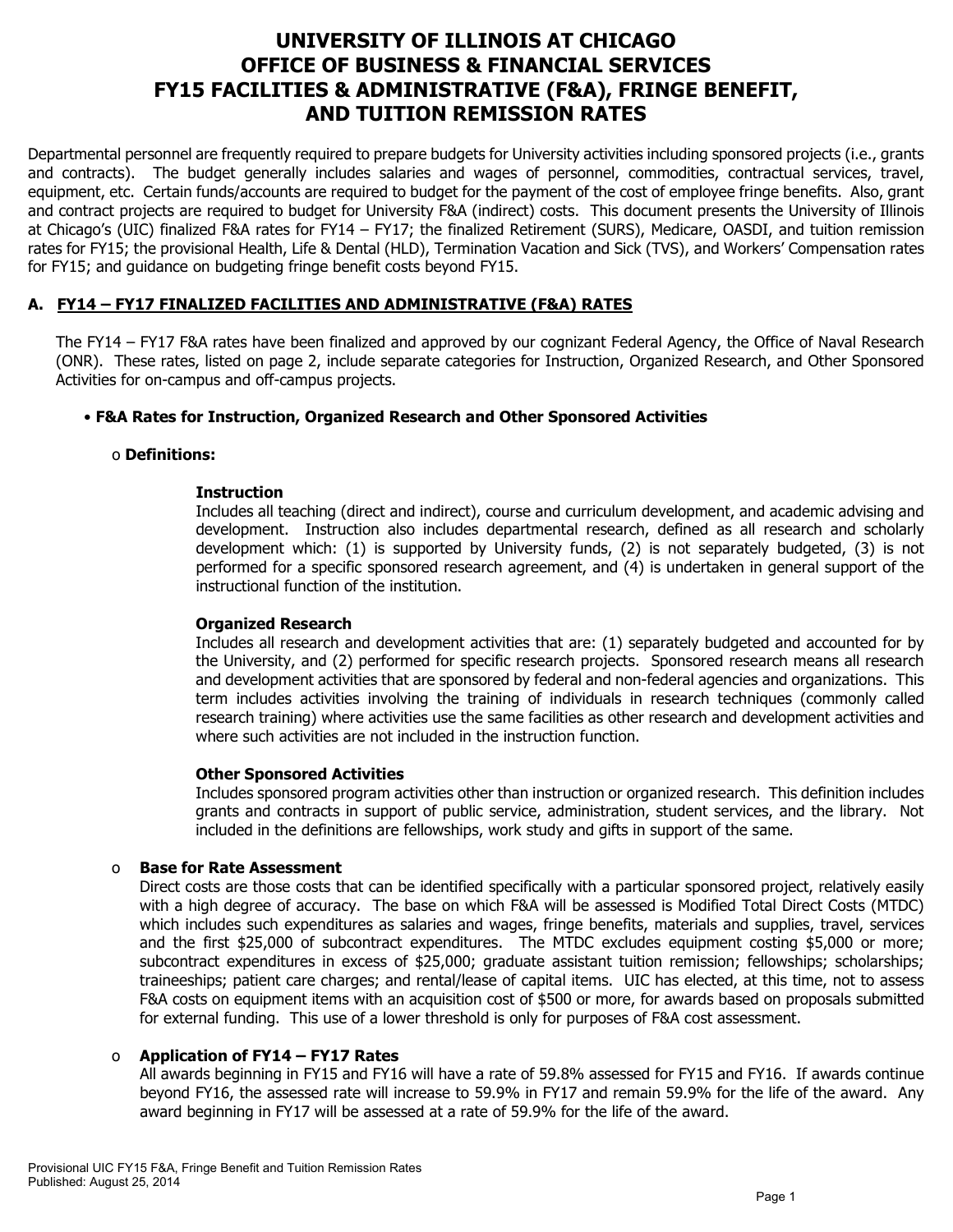#### o **Continuing Projects**

Under federal guidelines, rates and bases should continue for the life of the project until a competing renewal is submitted. Therefore, the University will honor the rates in place for continuing projects. Proposals for non-competing continuations, incremental funding and budget amendments for previously awarded federal projects should use the rates specified in the original award document.

#### o **Use of On-/Off-Campus Rate**

The on-campus rate should be used for proposals where all work is done using University facilities. The On-Campus rate is to be assessed except when a portion of the sponsored agreement is performed at an off-campus site. The criteria for utilization of the off-campus rate consists of all of the following: (a) performance at the off-campus site must be on a continuous basis; intermittent performance is not sufficient; (b) the University personnel working or engaged on the project must be physically located at an off-campus site; and (c) the off-campus performance must be of sufficient duration; normally a full semester, summer term or period of performance of the sponsored agreement. The space on the South Campus and at 2242 W Harrison that the University leases to UIC departments is considered off-campus. The off-campus rate will be used for the off-campus portion of the work on a sponsored agreement.

Off-campus costs may include costs incurred at the off-campus site for salaries, related benefits, supplies, utility costs, rent, local travel and other similar costs, which are treated as direct. Travel to and from an off-campus site is considered an off-campus cost.

| <b>Chicago Campus Facilities and Administrative (F&amp;A) Rates</b> |             |             |             |             |  |  |
|---------------------------------------------------------------------|-------------|-------------|-------------|-------------|--|--|
| Finalized FY14 - FY17 Rates                                         | <b>FY14</b> | <b>FY15</b> | <b>FY16</b> | <b>FY17</b> |  |  |
| Instruction                                                         | 42.4%       | 42.4%       | 42.4%       | 42.4%       |  |  |
| <b>Organized Research</b>                                           | 59.5%       | 59.8%       | 59.8%       | 59.9%       |  |  |
| <b>Other Sponsored Activities</b>                                   | 36.0%       | 36.0%       | 36.0%       | 36.0%       |  |  |
| All Off-Campus Awards (Instruction, Organized Research, Other       | 26.0%       | 26.0%       | 26.0%       | 26.0%       |  |  |
| Sponsored Activities)                                               |             |             |             |             |  |  |

#### • **F&A Rates for Clinical Drug Trials**

#### o **Definition**

These include studies performed for private sponsors which involve human subjects in drug protocols.

#### o **Base for Rate Assessment**

The base for rate assessment is total direct costs. Total direct costs include all costs charged to a sponsored program account, excluding indirect costs, costs of education allowance and administrative allowances.

## o **FY15 F&A Rate for Clinical Drug Trials**

Clinical drug trials are assessed at a rate of 25.0%. This rate was established during FY1994 for non-federally funded clinical drug studies and is applied to Total Direct Costs (TDC)

## **B. FY15 GRADUATE ASSISTANT TUITION REMISSION RATE (SPONSORED ACCOUNTS)**

The Fiscal Year 2015 graduate assistant tuition remission rate will remain 42%. Salaries of graduate assistants with tuition and fee waivers are the base for the assessment of the tuition remission rate. This rate is applied to all GA/RA/TAs working on sponsored programs. Please note that the campus also assesses a "GA tuition remission benefit cost" charge on non-sponsored accounts. More information on this charge is available here: [Memo on Tuition Remission for Graduate Assistants](https://www.obfs.uillinois.edu/common/pages/DisplayFile.aspx?itemId=436386).

## **C. FY15 FRINGE BENEFITS RATES (PROVISIONAL AND FINALIZED)**

Fringe benefit rates are updated annually and audited and approved by the Federal government near the beginning of each fiscal year. Unlike facilities and administrative cost rates, changes in fringe benefit rates are assessed immediately when they become effective, even if the budgeted rates are different. The UIC FY15 Fringe Benefit rates included in the table on pages 3 and 4 are effective July 1, 2014 with BW 15 and MN 8 pay periods (with the exception of Retirement, which is effective with BW 14 and MN 7). The Retirement (SURS), Medicare, and OASDI rates are finalized; however, the Health, Life & Dental (HLD), Termination Vacation and Sick (TVS), and Workers' Compensation rates are provisional. Please refer to *[Nessie](http://nessie.uihr.uillinois.edu/cf/benefits/)* for detailed information on State of Illinois Plans, Eligibility for State Benefit Plans, and Part-Time Insurance Eligibility for additional fringe benefit eligibility information. Refer to [Substantial Presence](http://www.uic.edu/com/gme/rpm_comp___benefits.htm#real_substantial_pres) for additional fringe benefit information related to residents on J-1, J-2, F-1 and F-2 visas.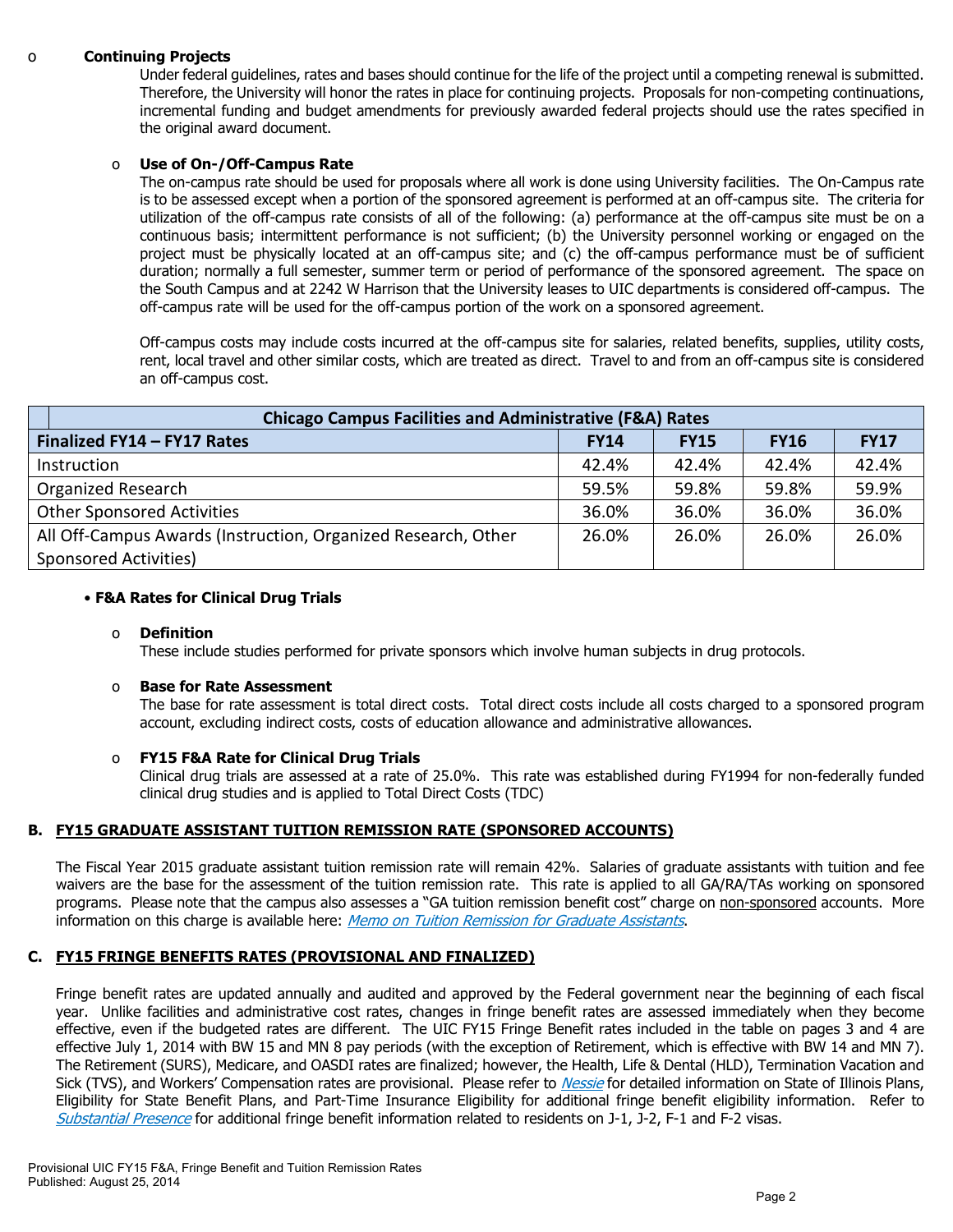The following 2 charts detail the fringe benefit costs by appointment type. The first chart below, details fringe benefit charges to sponsored accounts. The second chart on the following page details fringe benefit charges to non-sponsored accounts. The primary differences between the 2 charts are highlighted in yellow on each chart.

# **CHICAGO CAMPUS FY15 FRINGE BENEFIT RATES APPLICABLE TO SPONSORED PROJECTS**

This Chart Details Fringe Benefit Rates for Appointments Commonly Charged to Sponsored Projects; It is for Budgeting Purposes and is Not Intended to be Used as a Basis for Determining Benefits Eligibility\*

| <b>Appointment</b>                                                                                            | <b>Total Fringe</b><br><b>Benefits Rate</b> | <b>Finalized</b><br><b>Retirement</b><br>$(SURS)**$ | <b>Provisional</b><br>Health, Life<br>& Dental | <b>Provisional</b><br><b>Workers'</b><br>$Comp+$ | <b>Provisional</b><br>Term.<br><b>Vacation/Sick</b> | <b>Finalized</b><br>Medicare# | <b>Finalized</b><br><b>OASDI</b> |
|---------------------------------------------------------------------------------------------------------------|---------------------------------------------|-----------------------------------------------------|------------------------------------------------|--------------------------------------------------|-----------------------------------------------------|-------------------------------|----------------------------------|
| Academic and Non-Academic Employees<br>Eligible for SURS and Insurance*                                       | 37.73%                                      | 11.71%                                              | 23.51%                                         | 0.01%                                            | 1.05%                                               | 1.45%                         |                                  |
| Academic and Non-Academic Employees<br>Eligible for SURS, but Ineligible for Insurance*                       | 14.22%                                      | 11.71%                                              |                                                | $0.01\%$                                         | <b>1.05%</b>                                        | 1.45%                         |                                  |
| Hourly Student Employees Enrolled 6 hours or More (Fall / Spring)<br>Or Enrolled 3 hours or More (Summer)     | 0.01%                                       | $\overline{\phantom{0}}$                            |                                                | $0.01\%$                                         |                                                     |                               |                                  |
| Hourly Student Employees Enrolled Less Than 6 hours (Fall / Spring)<br>Or Enrolled Less Than 3 hours (Summer) | 7.66%                                       |                                                     |                                                | 0.01%                                            |                                                     | 1.45%                         | 6.20%                            |
| GA/RA/TAs Enrolled 6 hours or More (Fall / Spring)<br>Or Enrolled 3 hours or More (Summer)                    | 2.64%                                       |                                                     | 2.63%                                          | 0.01%                                            |                                                     |                               |                                  |
| GA/RA/TAs Enrolled Less Than 6 hours (Fall / Spring)<br>Or Enrolled Less Than 3 hours (Summer)                | 10.29%                                      |                                                     | 2.63%                                          | 0.01%                                            |                                                     | 1.45%                         | 6.20%                            |
| <b>Hospital Residents</b>                                                                                     | 36.67%                                      | 11.71%                                              | 23.51%                                         |                                                  |                                                     | 1.45%                         |                                  |
| Academic and Non-Academic Employees<br>Ineligible for SURS and Insurance*                                     | 7.66%                                       |                                                     |                                                | 0.01%                                            |                                                     | 1.45%                         | 6.20%                            |
|                                                                                                               |                                             |                                                     |                                                |                                                  |                                                     |                               |                                  |

Research Associates receive fringe benefits that are consistent with their appointment type, detailed above.

Retired employees who are rehired by the University are assessed for Term. Vacation and Sick (1.05%), Medicare (1.45%) and Workers' Comp (0.01%).

Fellowships are not assessed fringe benefits.

\*Please refer to the [Nessie](http://nessie.uihr.uillinois.edu/cf/benefits/) for detailed information on State of Illinois Plans, Eligibility for State Benefit Plans, and Part-Time Insurance Eligibility.

\*\* For employees who have elected the self-managed plan, the actual rate of 7.6% will be charged.

\*\* The current annual compensation limit for SURS is \$260,000 (for participants certified on or after July 1, 1996) and \$110,631.26 for new employees hired as of January 1, 2011. † For Auxiliary Services, the Worker's Compensation rate is 0.50%.

‡This chart includes a Medicare charge for employees hired after 4/1/86. There are no Medicare charges for employees hired before that date.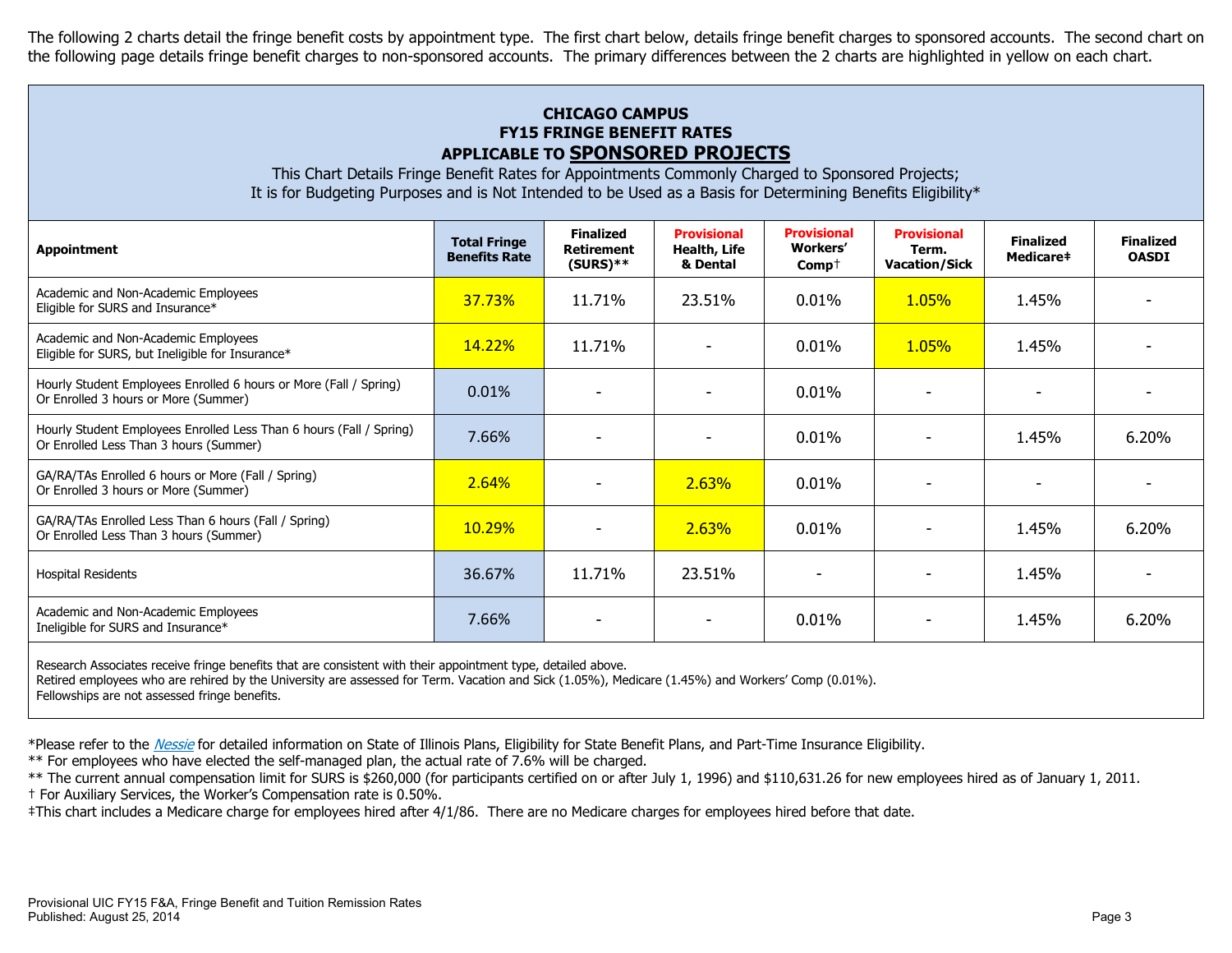## **CHICAGO CAMPUS FY15 FRINGE BENEFIT RATES APPLICABLE TO OTHER ASSESSED ACCOUNTS**

(ADMINISTRATIVE ALLOWANCES, ICR, PRIVATE UNRESTRICTED GIFTS, ETC) This Chart Details Fringe Benefit Rates for Appointments Commonly Charged to Other Assessed Accounts; It is for Budgeting Purposes and is Not Intended to be Used as a Basis for Determining Benefits Eligibility\*

| <b>Appointment</b>                                                                                            | <b>Total Fringe</b><br><b>Benefits Rate</b> | <b>Finalized</b><br><b>Retirement</b><br>$(SURS)**$ | <b>Provisional</b><br>Health, Life<br>& Dental | <b>Provisional</b><br><b>Workers'</b><br>$Comp+$ | <b>Provisional</b><br>Term.<br><b>Vacation/Sick</b> | <b>Finalized</b><br>Medicare‡ | <b>Finalized</b><br><b>OASDI</b> |
|---------------------------------------------------------------------------------------------------------------|---------------------------------------------|-----------------------------------------------------|------------------------------------------------|--------------------------------------------------|-----------------------------------------------------|-------------------------------|----------------------------------|
| Academic and Non-Academic Employees<br>Eligible for SURS and Insurance*                                       | 36.68%                                      | 11.71%                                              | 23.51%                                         | 0.01%                                            | ٠                                                   | 1.45%                         |                                  |
| Academic and Non-Academic Employees<br>Eligible for SURS, but Ineligible for Insurance*                       | <b>13.17%</b>                               | 11.71%                                              |                                                | 0.01%                                            | ٠                                                   | 1.45%                         |                                  |
| Hourly Student Employees Enrolled 6 hours or More (Fall / Spring)<br>Or Enrolled 3 hours or More (Summer)     | 0.01%                                       |                                                     |                                                | 0.01%                                            |                                                     |                               |                                  |
| Hourly Student Employees Enrolled Less Than 6 hours (Fall / Spring)<br>Or Enrolled Less Than 3 hours (Summer) | 7.66%                                       |                                                     |                                                | 0.01%                                            |                                                     | 1.45%                         | 6.20%                            |
| GA/RA/TAs Enrolled 6 hours or More (Fall / Spring)<br>Or Enrolled 3 hours or More (Summer)                    | 0.01%                                       | $\overline{\phantom{a}}$                            | $\overline{\phantom{a}}$                       | 0.01%                                            |                                                     | $\overline{\phantom{a}}$      |                                  |
| GA/RA/TAs Enrolled Less Than 6 hours (Fall / Spring)<br>Or Enrolled Less Than 3 hours (Summer)                | 7.66%                                       | $\overline{\phantom{0}}$                            | ٠                                              | 0.01%                                            |                                                     | 1.45%                         | 6.20%                            |
| <b>Hospital Residents</b>                                                                                     | 36.67%                                      | 11.71%                                              | 23.51%                                         | $\overline{\phantom{a}}$                         |                                                     | 1.45%                         |                                  |
| Academic and Non-Academic Employees<br>Ineligible for SURS and Insurance*                                     | 7.66%                                       |                                                     |                                                | 0.01%                                            |                                                     | 1.45%                         | 6.20%                            |
| Research Associates receive fringe benefits that are consistent with their appointment type, detailed above.  |                                             |                                                     |                                                |                                                  |                                                     |                               |                                  |

Retired employees who are rehired by the University are assessed for Term. Vacation and Sick (1.05%), Medicare (1.45%) and Workers' Comp (0.01%). Fellowships are not assessed fringe benefits.

\*Please refer to the [Nessie](http://nessie.uihr.uillinois.edu/cf/benefits/) for detailed information on State of Illinois Plans, Eligibility for State Benefit Plans, and Part-Time Insurance Eligibility.

\*\* For employees who have elected the self-managed plan, the actual rate of 7.6% will be charged.

\*\* The current annual compensation limit for SURS is \$260,000 (for participants certified on or after July 1, 1996) and \$110,631.20 for new employees hired as of January 1, 2011. † For Auxiliary Services, the Worker's Compensation rate is 0.50%.

‡This chart includes a Medicare charge for employees hired after 4/1/86. There are no Medicare charges for employees hired before that date.